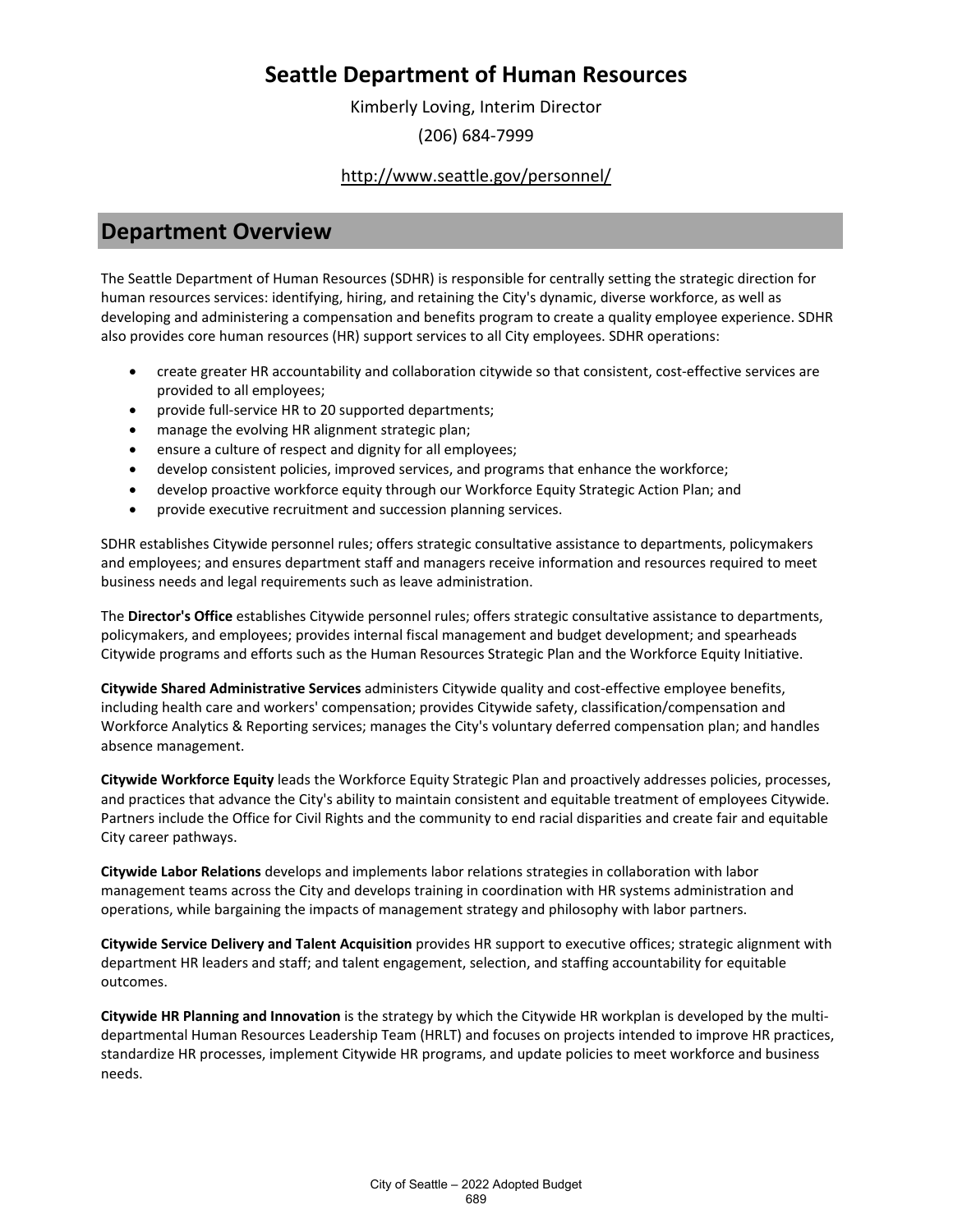**Citywide Human Resources Investigations Unit** responds to and thoroughly investigates employee allegations of harassment, discrimination, retaliation, and harassment-related misconduct in a manner which reflects an acknowledgement of the historical limitations of the employment law.

#### **Personnel Compensation Trust Funds**

The Seattle Department of Human Resources (SDHR) administers five Personnel Compensation Trust Funds related to employee benefits. These funds are managed through Citywide contractual obligations on behalf of employees and City departments. The administering department collects funds from other City departments, which are then paid out to various insurance companies, service providers, and individuals.

**Health Care Fund:** contains the revenues and expenses related to the City's medical, dental and vision insurance programs; Flexible Spending Account program; Employee Assistance Program; COBRA continuation coverage; and other healthcare related items. The City is self-insured for both the Aetna and Kaiser medical plans, the vision plan, and one dental plan and carries insurance for the remaining dental plan.

**Fire Fighters Health Care Fund:** was created to track fire fighter employee contributions previously held within the larger Health Care Fund. Fire fighter premium collections are distributed directly to the trust that provides fire fighters' healthcare.

**Industrial Insurance Fund:** captures the revenues and expenditures associated with the City's Workers' Compensation and Safety programs. Since 1972, the City of Seattle has been a self-insured employer as authorized under state law. The Industrial Insurance Fund receives payments from City departments to pay for these costs and related administrative expenses. Overall costs include fees levied by the Washington State Department of Labor and Industries, reinsurance premiums, and administrative costs to manage the program.

**Unemployment Insurance Fund:** contains the revenues and expenditures associated with the City's unemployment benefit and administration costs. The City is a self-insured employer with respect to unemployment insurance.

**Group Term Life Insurance Fund:** contains the revenues and expenses related to the City's group term life insurance, long-term disability insurance, and accidental death and dismemberment insurance plans.

### **Budget Snapshot**

|                              | 2020<br><b>Actuals</b> | 2021<br>Adopted | 2022<br>Adopted |
|------------------------------|------------------------|-----------------|-----------------|
| <b>Department Support</b>    |                        |                 |                 |
| <b>General Fund Support</b>  | 20,847,241             | 22,610,314      | 23,434,455      |
| Other Funding - Operating    | 290,345,701            | 313,010,646     | 347,374,509     |
| <b>Total Operations</b>      | 311,192,942            | 335,620,960     | 370,808,964     |
| <b>Total Appropriations</b>  | 311,192,942            | 335,620,960     | 370,808,964     |
| Full-Time Equivalents Total* | 114.50                 | 111.50          | 115.00          |

*\* FTE totals are provided for informational purposes only. Changes in FTEs resulting from City Council or Human Resources Director actions outside of the budget process may not be detailed here*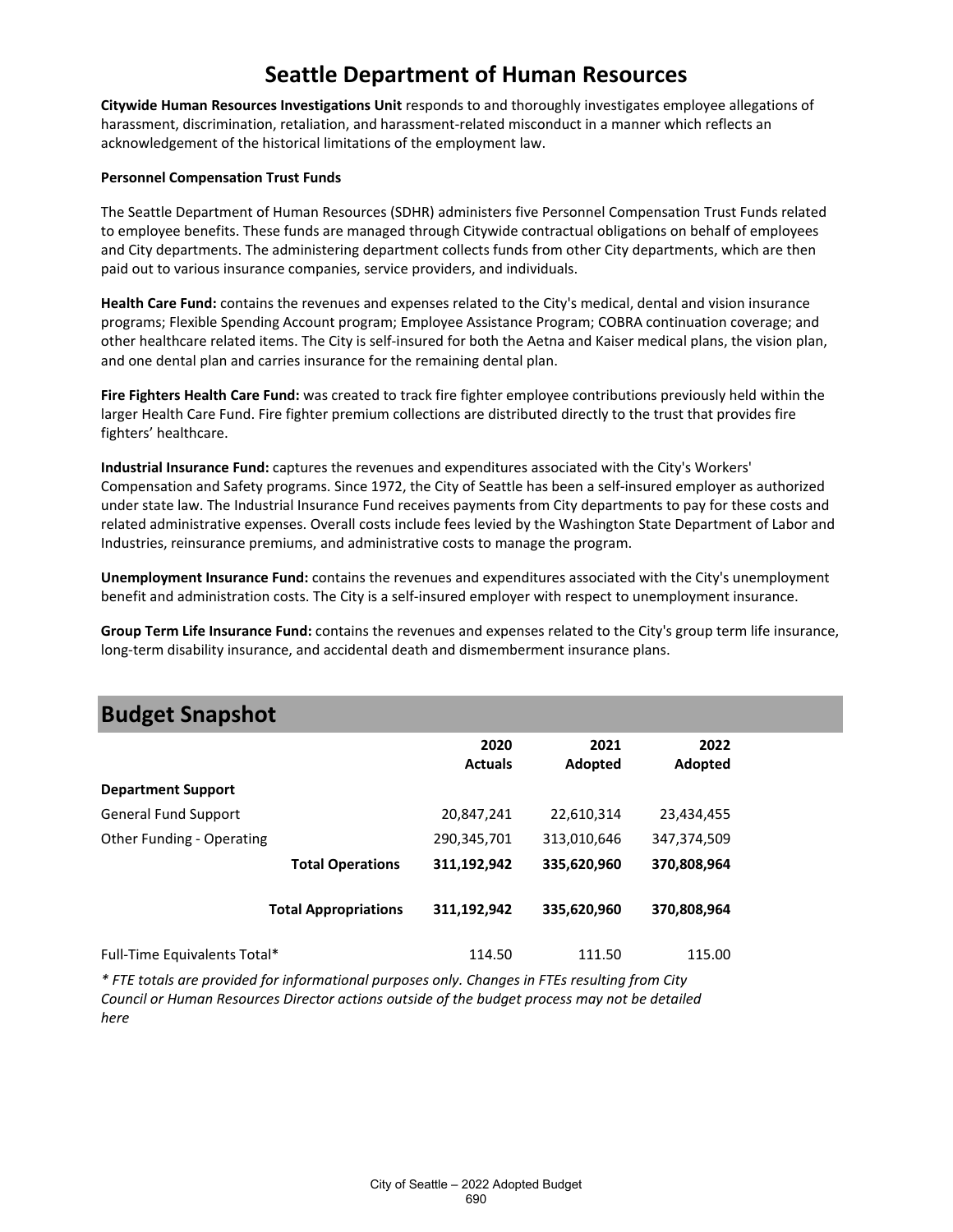# **Budget Overview**

The Seattle Department of Human Resources (SDHR) strives for a consistent, equitable employee experience at the City so that employees can do their best work. SDHR supports employee resources such as benefits & professional development and department services such as employee relations & job classifications. SDHR provides full human resources (HR) services to most small- and medium-sized departments, while the City's larger departments employ their own HR staff. This structure has created the potential for varying levels of HR services and employee experiences across the City. The 2020 Adopted Budget highlighted the work of SDHR to continue to align the City's HR practices, creating strategic changes in workplace culture that would lead to the deepest impacts on workforce equity. However, the City experienced significant revenue losses in 2021 due to COVID-19 and the resulting public health and economics crises, and the 2021 Adopted Budget reduced SDHR's appropriation across various programs.

The 2022 Adopted Budget for SDHR reinstates some of these previously-reduced programs and responds to emerging issues across the City, particularly related to economic recovery and Race and Social Justice (RSJ) issues. The budget includes increased appropriation and 3.5 FTE over several divisions, including:

### City Leadership Academy

The City Leadership Academy (CLA) is a nine-month development program for City of Seattle employees who want to expand their leadership skills, create change, and model racial equity, social justice, and inclusion. The CLA is a key strategy in creating a safe and inclusive workplace, as well as providing pathways for advancement for City personnel. The 2020 Proposed Budget included an on-going position and associated funding for this program, but these items were not included by the City Council in the 2020 Adopted Budget. Without those resources, the program was discontinued. The 2022 Adopted Budget includes a permanent position and operational budget authority to reinstate the program and ensure it continues to equip leaders with the skills to lead change, develop an inclusive culture, and collaborate across departments. The CLA is partially funded by \$5,000 departmental sponsorships per employee accepted into the program.

### Career Quest Scholarships and Mentoring

The Career Quest program has a proven track record of providing opportunities for employees, particularly female and persons of color, to learn new skills by matching them with career coaches who help them to identify and plan career goals and access career development workshops that directly increase their performance and productivity. Prior to 2019, SDHR maintained a \$150,000 Career Quest scholarship fund that provided City employees with funding for college and professional courses that support their career mobility and benefit City business. The 2019 Adopted Budget eliminated the fund to preserve core HR services while reducing expenses, and the 2022 Adopted Budget restores the fund. The budget also includes funding to purchase mentorship-tracking software to align, enhance, and bring-to-scale the City of Seattle's numerous mentorship programs.

### Executive Recruitment

SDHR supports citywide talent acquisition, but currently has limited resources for recruiting executive positions. Historically, directors are either directly appointed or selected with the assistance of a third-party recruiter, and an executive search advisor within SDHR manages the recruiter contracts, leaving departments to pay all direct hiring costs. The 2022 Adopted Budget includes two temporary positions to pilot a new Executive Recruitment business unit for two years that will provide robust, efficient, and RSJ-centered recruitment services.

### Vaccine Verification

In August 2021, the Mayor announced a requirement for all City of Seattle executive branch employees to be fully vaccinated against COVID-19 as a condition of employment. The 2022 Adopted Budget allocates Coronavirus Local Fiscal Recovery (CLFR) funds directly to SDHR as part of Seattle Rescue Plan 3 (SRP3). The funds will be used to hire personnel and manage a vendor contract for HIPAA-compliant software that will track and verify employee COVID-19 vaccination, exemption, and testing status in partnership with the Seattle Information Technology Department. See the Seattle Rescue Plan section of this 2022 Budget Book for more on SRP3.

### Fire and Police Exams

The Fire and Police Exams business unit develops and administers merit-based, entry-level, and promotional exams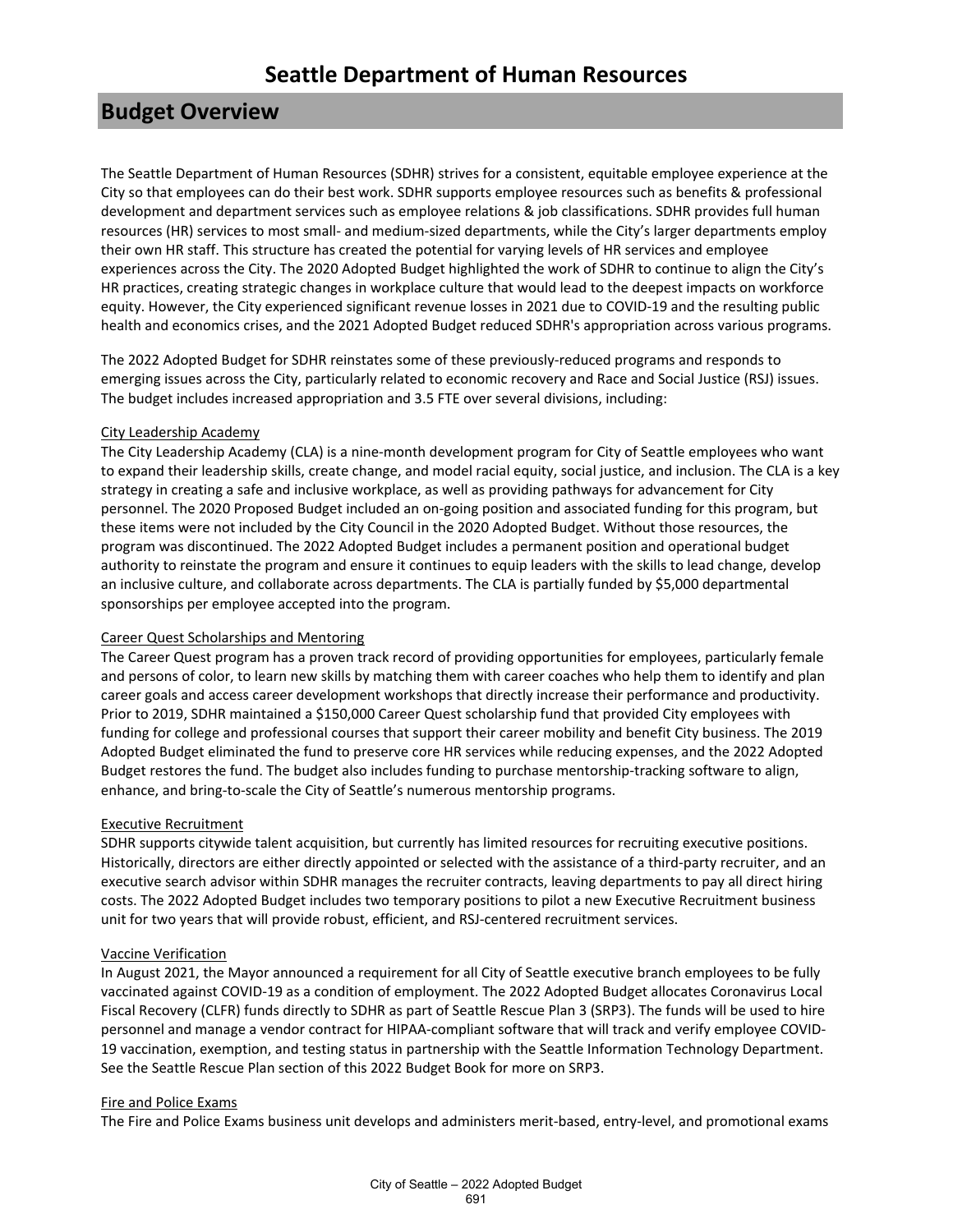under the direction of the Public Safety Civil Service Commission and on behalf of the Seattle Police Department (SPD) and Seattle Fire Department (SFD). The 2017 Police Accountability Ordinance states that an SPD applicant who has completed two or more years of service in the Peace Corps, AmeriCorps, or other verified equivalent work experience or community service may be entitled to have 10 percent credit added to their examination score. This change is intended to increase the hiring competitiveness of those candidates who have experience working in community service roles and have developed skills that may ultimately help SPD better serve the diverse Seattle community. The 2022 Adopted Budget adds a half-time permanent position to support implementation and administration of the community service preference points program. The budget also increases the unit's baseline budget to support higher exam administration costs.

### **Other 2022 Adopted Budget Items**

Several additional baseline and operational adjustments are included in the adopted budget, which:

- align the personnel budget with actual costs in the Labor Relations business unit;
- increase the department's policy development and management capacity;
- convert a temporary healthcare advisor in the Health Care Fund to a permanent position;
- cover higher costs from vendors that provide employee learning and development courses; and
- adjust appropriation for changes to central costs including internal services, health care, retirement, and workers' compensation charges.

Finally, the 2022 Adopted Budget includes net-zero technical adjustments for simplification and alignment of SDHR's budget. These adjustments reallocate funds within budget programs to facilitate SDHR's complex indirect cost recovery.

#### **Personnel Compensation Trust Funds**

The following provides a summary of each of the five individual funds that comprise the Personnel Compensation Trust Funds and are administered by SDHR.

**Health Care Fund:** Total City health care costs including medical, dental and vision care are expected to reach \$302 million in 2022. Claims growth in 2022 is expected to be around 6.0%, but with possible volatility month to month as patients seek care that was foregone in 2020 and 2021, but also possible continued suppression in response to COVID-19. The 2022 Adopted Budget assumes an estimate of 11,844 regular and 350 benefits-eligible temporary employees enrolled in healthcare.

**Fire Fighters Health Care Fund:** Firefighter payments remain level at \$2.0 million in the 2022 Adopted Budget.

**Industrial Insurance Fund:** The 2022 Adopted Budget assumes expenditures in the Industrial Insurance Fund (IIF) of \$36 million, an increase of approximately 52%, with the majority of growth due to shifting liabilities from other funds to the IIF. Removing the effect of these, total rates have increased by 19.4%, most of which is being collected via pooled costs to offset losses in 2020 and maintain the State-mandated reserve in line with the increased liability of the Fund. The remaining increase is due to projected increases in medical claims, time-loss claims, and administrative costs, the majority of which is due to increased costs for assessments of self-insured employers performed by Washington State Department of Labor and Industries.

**Unemployment Insurance Fund:** The 2022 Adopted Budget for unemployment expenses is reduced from the 2021 Adopted Budget, which assumed an elevated number of unemployment claims due to potential COVID-19 related layoffs. Due to a variety of management responses and federal aid, no upsurge occurred. The 2022 Adopted Budget assumes a return to trend based on actual expenditures.

**Group Term Life Fund:** Total costs in the fund are expected to remain at 2021 levels of approximately \$6.6 million in 2022. The City underwent a bid process with carriers in 2019 and 2020, which led to reductions in rates for these employee insurance plans. The reductions mainly affect the premium costs of employees, as they pay the majority of the total cost. The reduction does, however, allow the City to keep its expected costs unchanged in 2022.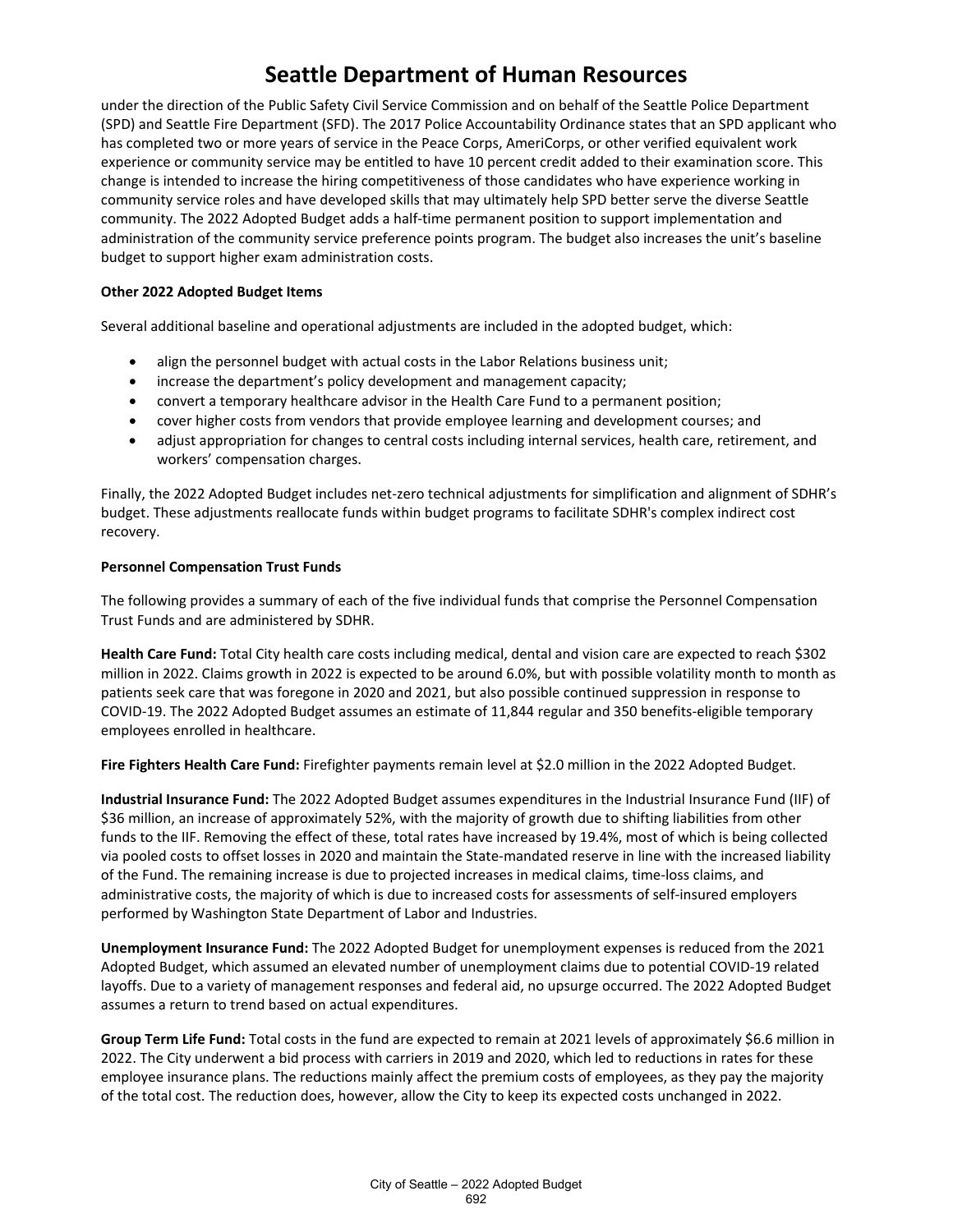### **City Council Changes to the Proposed Budget**

The Council made no changes to the 2022 Proposed Budget.

# **Incremental Budget Changes**

### **Seattle Department of Human Resources**

|                                                                             | <b>Dollars</b> | <b>FTE</b> |
|-----------------------------------------------------------------------------|----------------|------------|
| 2021 Adopted Budget                                                         | 335,620,960    | 111.50     |
| <b>Baseline</b>                                                             |                |            |
| Reverse 2021 One-time Budget                                                | (1,014,511)    |            |
| Citywide Adjustments for Standard Cost Changes                              | 255,963        |            |
| Baseline Adjustments for Personnel Costs                                    | 235,037        |            |
| Align Strategic Advisor Labor Unit Budget                                   | 151,881        |            |
| Increase Budget to Cover Higher Vendor Fees                                 | 77,000         |            |
| Increase Fire and Police Exams Budget                                       | 70,000         |            |
| <b>Adopted Operating</b>                                                    |                |            |
| Add Position to Support Community Service Preference Points                 | 62,153         | 0.50       |
| <b>Increase Policy Management Capacity</b>                                  | 151,701        | 1.00       |
| Convert Temporary Health Advocacy Advisor to Permanent                      | 162,746        | 1.00       |
| Health Care Fund Budget Authority for Health Advocacy Advisor               | 162,746        |            |
| Reinstate the City Leadership Academy Program                               | 249,239        | 1.00       |
| <b>Executive Recruitment Unit Addition</b>                                  | 247,931        |            |
| Restore Career Quest Scholarships and Implement Central Mentorship Tracking | 175,000        |            |
| <b>Employee Vaccine Verification System</b>                                 | 450,000        |            |
| <b>Adopted Technical</b>                                                    |                |            |
| 2022 Health Care Fund Expenditure Adjustment                                | 26,311,779     |            |
| 2022 Industrial Insurance Expenditure Adjustment                            | 9,665,323      |            |
| 2022 Unemployment Insurance Revenue and Expenditure Adjustments             | (2, 225, 984)  |            |
| Move Budget from Temporary Placeholder to Official Project                  |                |            |
| Budget-neutral Balancing for June Submittal                                 |                |            |
| <b>Budget-neutral Alignment</b>                                             |                |            |
| Redistribute Program-level Annual Wage Increase                             |                |            |
| Redistribute Program-level Changes                                          |                |            |
| Central Cost Manual and Revenue Alignment                                   |                |            |
| Assign Program Changes to Project                                           |                |            |
| September Indirect Cost Balancing                                           |                |            |
|                                                                             |                |            |

### **Total Incremental Changes \$35,188,004 3.50**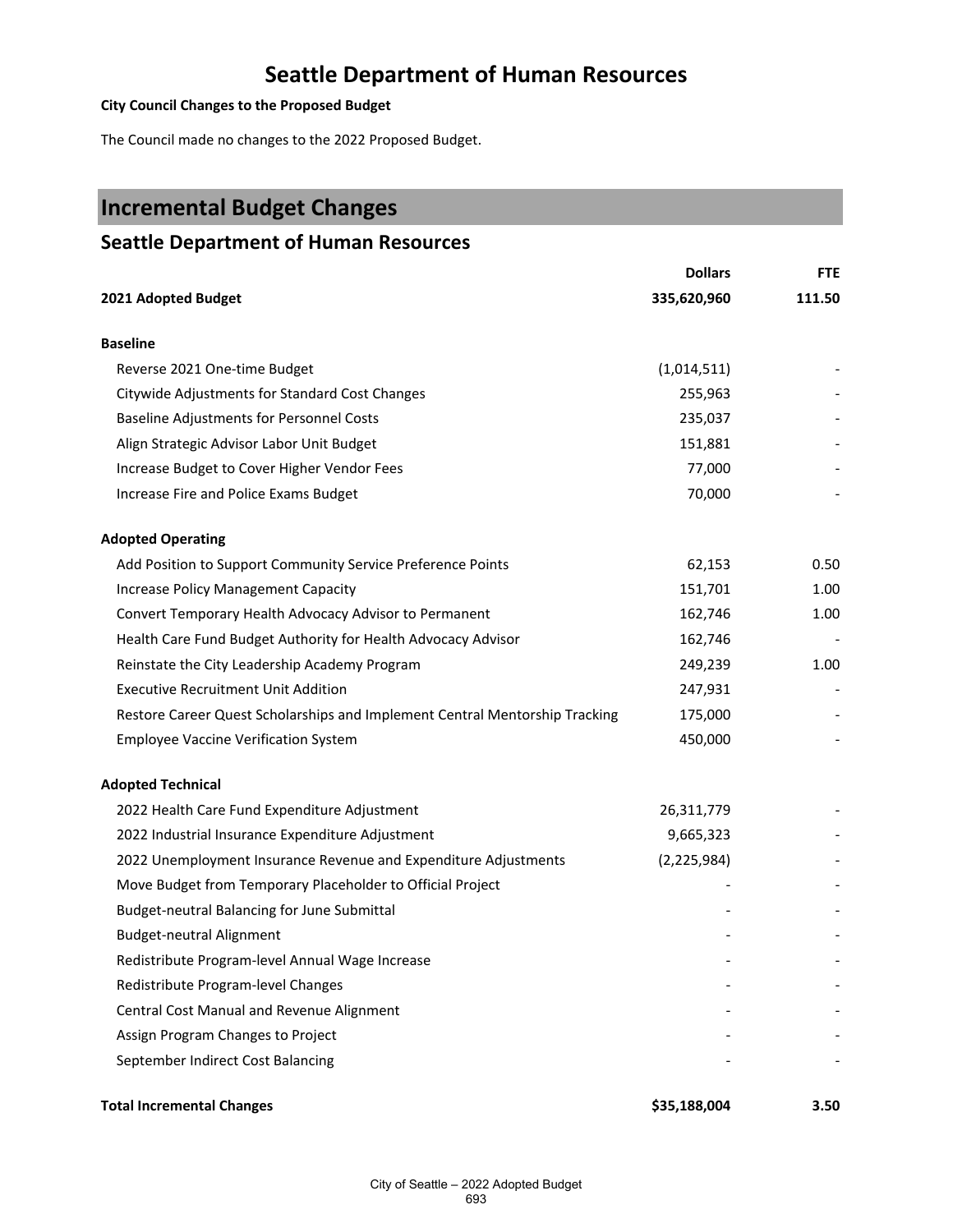**Total 2022 Adopted Budget \$370,808,964 115.00**

## **Description of Incremental Budget Changes**

**Baseline**

### **Reverse 2021 One-time Budget**

 $Expenditures$   $\zeta(1,014,511)$ 

This item reverses one-time budget authority from 2021. \$738,000 was added in the 2021 Adopted Budget to track the transfer of Seattle Department of Human Resources fund balance, held in the General Fund, to the Department of Finance & Administrative Services (FAS). This amount was used for the continued development of the Human Resources Information System (HRIS) replacement project. The remaining \$276,511 was used for the salary and benefits for temporary positions related to the HRIS replacement project that ended in 2021 with the transfer of primary project management to FAS.

### **Citywide Adjustments for Standard Cost Changes**

Expenditures \$255,963

Citywide technical adjustments made in the baseline phase reflect changes to internal services costs, including rates from the Department of Finance & Administrative Services, Seattle Information Technology Department, Seattle Department of Human Resources, and for healthcare, retirement and industrial insurance charges for the department. These adjustments reflect initial assumptions about these costs and inflators early in the budget process.

### **Baseline Adjustments for Personnel Costs**

Expenditures \$235,037

This centrally administered change adjusts appropriations to restore the annual wage increase for non-represented Executives, Managers and Strategic Advisors, which was forgone in 2021 due to financial constraints.

### **Align Strategic Advisor Labor Unit Budget**

Expenditures \$151,881

This item adds \$18,925 to the Business Operations Unit and \$132,896 to the Labor Relations Unit budget to cover a gap between the budget and actual costs for salaries and benefits. The current midpoint Strategic Advisor 3 wage on which the budget is based is 12 percent less than the competitive rate at which SDHR has been able to hire labor negotiator positions.

### **Increase Budget to Cover Higher Vendor Fees**

Expenditures \$77,000

This item increases ongoing appropriation authority by \$65,000 to the Seattle Department of Human Resources (SDHR) Learning & Development Unit and by \$12,000 to SDHR's Compensation and Classification Unit to cover increased vendor costs. Respectively, the budget covers increased costs for Linkedln Learning (formerly Lynda.com), a citywide platform that provides City employees unlimited access to over 16,000 online professional development and learning courses, and for salary survey technical data subscriptions.

### **Increase Fire and Police Exams Budget**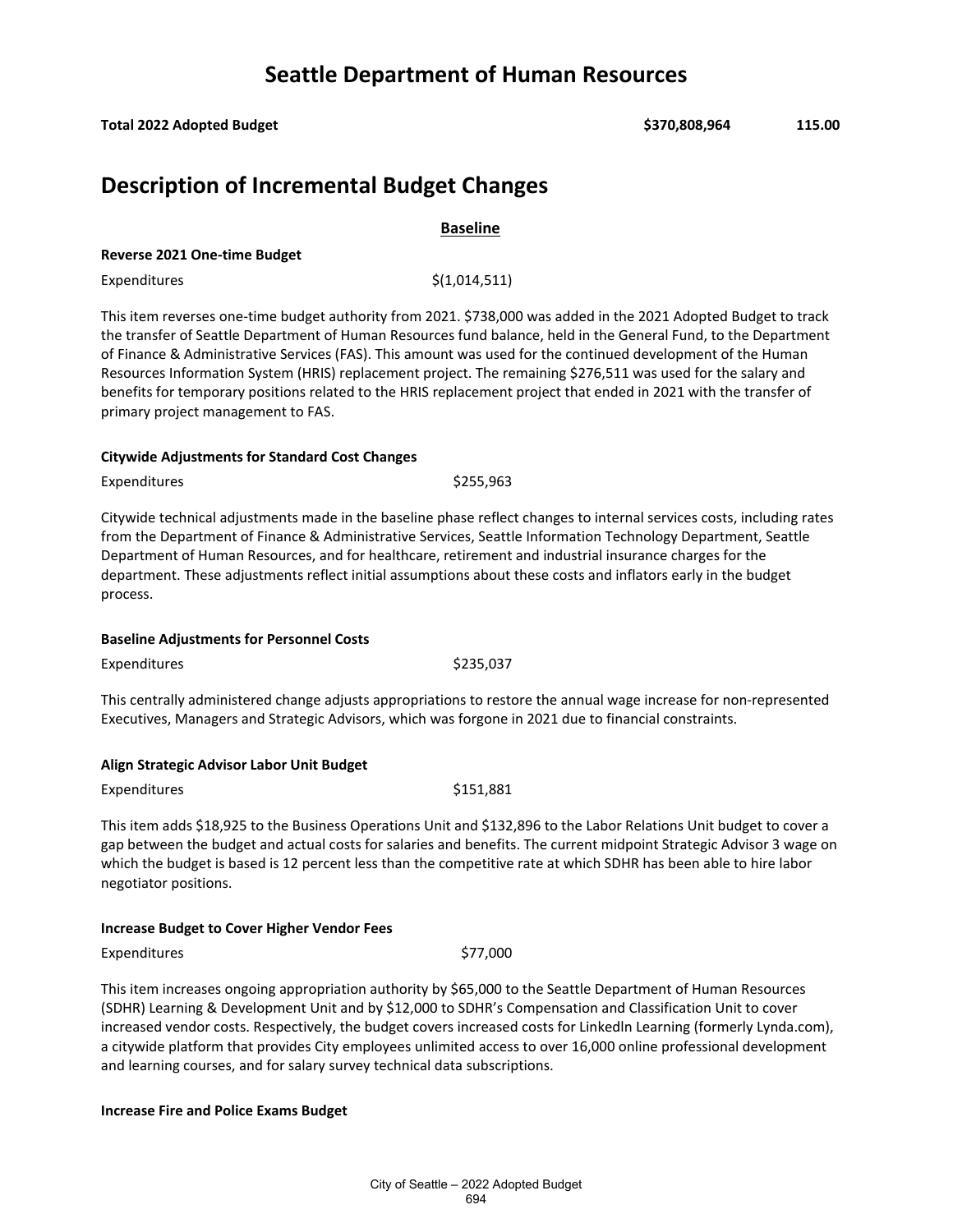|  | Expenditures |  |
|--|--------------|--|

\$70,000

This item adds \$70,000 to the 2022 Fire and Police Exams budget due to higher costs in the second year of the public safety civil service exams administration cycle.

|                                                                    | <b>Adopted Operating</b> |  |
|--------------------------------------------------------------------|--------------------------|--|
| <b>Add Position to Support Community Service Preference Points</b> |                          |  |
| Expenditures                                                       | \$62,153                 |  |
| <b>Position Allocation</b>                                         | 0.50                     |  |

This item increases ongoing appropriation authority by \$62,153 and adds a 0.5 FTE Personnel Analyst Assistant position to the Seattle Department of Human Resources (SDHR) Fire and Police Exams Unit to support implementation and administration of the community service preference points program for police position applicants. The 2017 Police Accountability Ordinance 125315 states the following: "An applicant for an Seattle Police Department (SPD) position who has completed service in the Peace Corps, AmeriCorps, or other verified equivalent work experience or community service of two years or more may be entitled to have 10 percent credit added to the examination score." The complex verification process requires this additional resource to administer fairly and consistently for all applicants.

#### **Increase Policy Management Capacity**

| Expenditures        | \$151,701 |
|---------------------|-----------|
| Position Allocation | 1.00      |

This item adds 1.0 FTE Strategic Advisor 1 to manage various emerging policy issues within SDHR, including but not limited to, emergency response coordination, logistics and continuity of operations functions for which SDHR is responsible under Section 10.02.090 of the Seattle Municipal Code and RCW 38.52.310.

#### **Convert Temporary Health Advocacy Advisor to Permanent**

| Expenditures               | \$162,746 |
|----------------------------|-----------|
| Revenues                   | \$162,746 |
| <b>Position Allocation</b> | 1.00      |

This item converts 1.0 FTE Strategic Advisor 1 Health Care Advocacy Advisor TLT position ending in 2021 to 1.0 FTE permanent status in January 2022, with costs covered by the Health Care Fund.

#### **Health Care Fund Budget Authority for Health Advocacy Advisor**

| Expenditures | \$162,746 |
|--------------|-----------|
|--------------|-----------|

This item adds budget authority for increased administrative costs. SDHR-103 converts 1.0 FTE Strategic Advisor 1 Health Care Advocacy Advisor TLT position ending in 2021 to 1.0 FTE Strategic Advisor 1 permanent status in January 2022 with costs covered by the Health Care Fund.

#### **Reinstate the City Leadership Academy Program**

| Expenditures               | \$249.239 |
|----------------------------|-----------|
| Revenues                   | \$85,000  |
| <b>Position Allocation</b> | 1.00      |

This item reinstates the City Leadership Academy program and adds 1.0 FTE Strategic Advisor 1 position to act as permanent program coordinator. The program is partially funded by participant fees.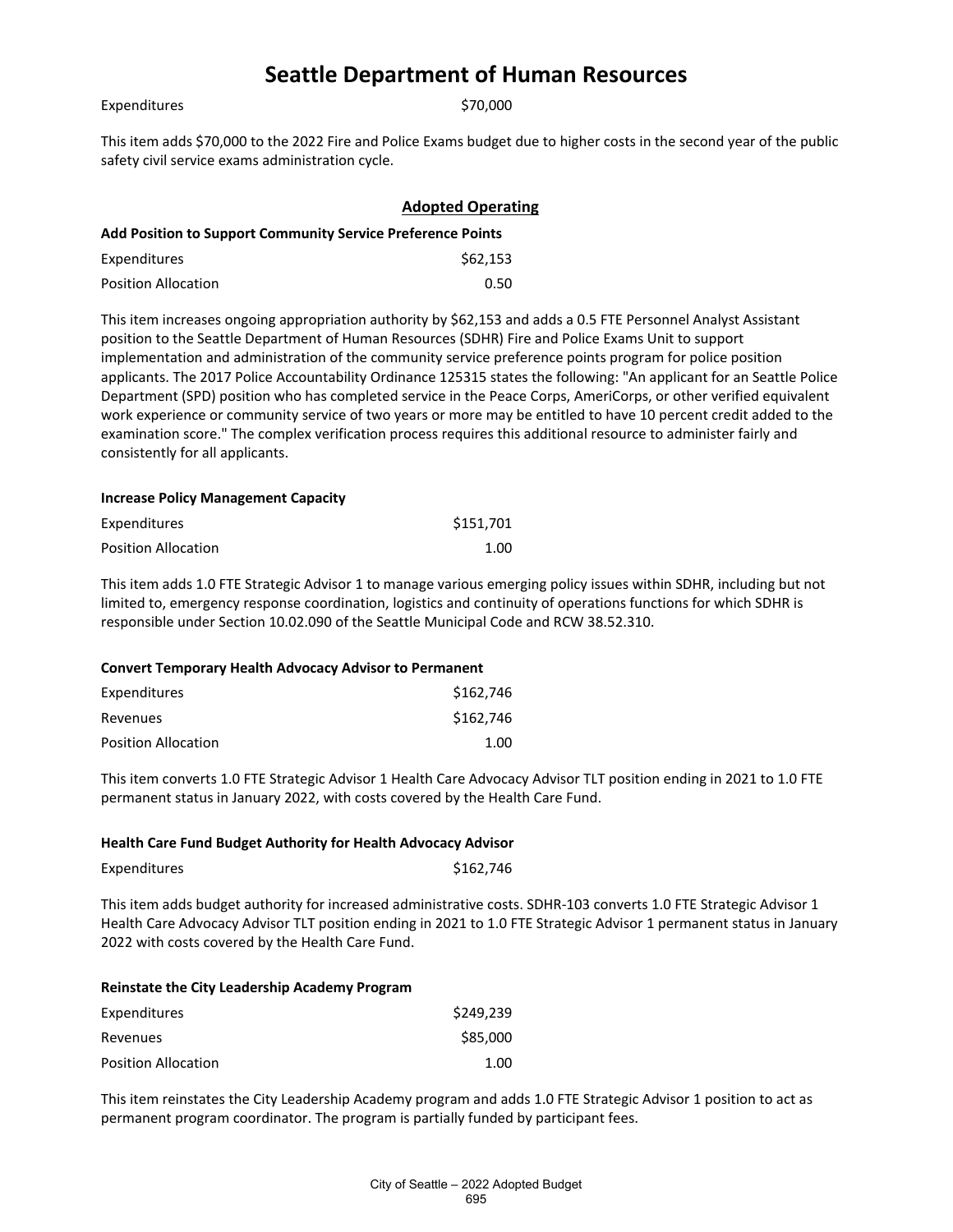This item pilots and staffs a new Executive Recruitment Unit with two temporary positions: 1.0 FTE Recruiter (Strategic Advisor 1) and 1.0 FTE Recruitment Services Assistant (Personnel Analyst). The Unit will provide

comprehensive full-cycle executive recruitment services that accurately identifies job requirements; maximizes the

|                                                                                                                                                                                                                          | generation of diverse, robust, and qualified applicant pools; effectively and equitably assesses candidates; and<br>ensures a transparent process that produces a hire in which all stakeholders have confidence. The Unit will establish<br>a standard practice for executive recruitment, reduce time to fill executive positions and improve the quality and<br>diversity of hires. The cost impact will primarily be a budget-neutral shift from third-party vendor to SDHR services. |  |  |
|--------------------------------------------------------------------------------------------------------------------------------------------------------------------------------------------------------------------------|-------------------------------------------------------------------------------------------------------------------------------------------------------------------------------------------------------------------------------------------------------------------------------------------------------------------------------------------------------------------------------------------------------------------------------------------------------------------------------------------|--|--|
|                                                                                                                                                                                                                          | Restore Career Quest Scholarships and Implement Central Mentorship Tracking                                                                                                                                                                                                                                                                                                                                                                                                               |  |  |
| Expenditures                                                                                                                                                                                                             | \$175,000                                                                                                                                                                                                                                                                                                                                                                                                                                                                                 |  |  |
| This item adds \$150,000 to reinstate Career Quest scholarships for City employees and \$25,000 to purchase and<br>maintain software to align, enhance, and bring to scale the City of Seattle's 7+ mentorship programs. |                                                                                                                                                                                                                                                                                                                                                                                                                                                                                           |  |  |
| <b>Employee Vaccine Verification System</b>                                                                                                                                                                              |                                                                                                                                                                                                                                                                                                                                                                                                                                                                                           |  |  |
| Expenditures                                                                                                                                                                                                             | \$450,000                                                                                                                                                                                                                                                                                                                                                                                                                                                                                 |  |  |
|                                                                                                                                                                                                                          | This item increases one-time appropriation authority by \$450,000 to the Seattle Department of Human Resources<br>Leadership and Administration Budget Control Level (00100-BO-HR-N5000) for employee vaccine verification system<br>and implementation. This item is part of a package of CLFR-funded items directly comprising Seattle Rescue Plan 3<br>(SRP3). See the Seattle Rescue Plan section of this 2022 Budget Book for more on SRP3.                                          |  |  |

|                                              | <b>Adopted Technical</b> |  |
|----------------------------------------------|--------------------------|--|
| 2022 Health Care Fund Expenditure Adjustment |                          |  |
| Expenditures                                 | \$26.311.779             |  |
| Revenues                                     | \$26,474,524             |  |

This adjustment to the health care fund reflects a trend rate of 6% in 2022. The City's total health care enrollment is expected to have only a slight increase (0.5%) in 2022 compared to the 2021 Adopted Budget.

#### **2022 Industrial Insurance Expenditure Adjustment**

**Executive Recruitment Unit Addition**

Expenditures \$247,931

| Expenditures | \$9,665,323  |
|--------------|--------------|
| Revenues     | \$(133, 261) |

This item adjusts expenditures in the Industrial Insurance Fund (IIF) to reflect 2022 expected amounts.

#### **2022 Unemployment Insurance Revenue and Expenditure Adjustments**

| Expenditures | \$(2,225,984) |
|--------------|---------------|
| Revenues     | \$(2,225,984) |

This item adjusts expenditures, revenues, and use of fund balance in the Unemployment Insurance Fund to reflect 2022 expected amounts.

#### **Move Budget from Temporary Placeholder to Official Project**

Expenditures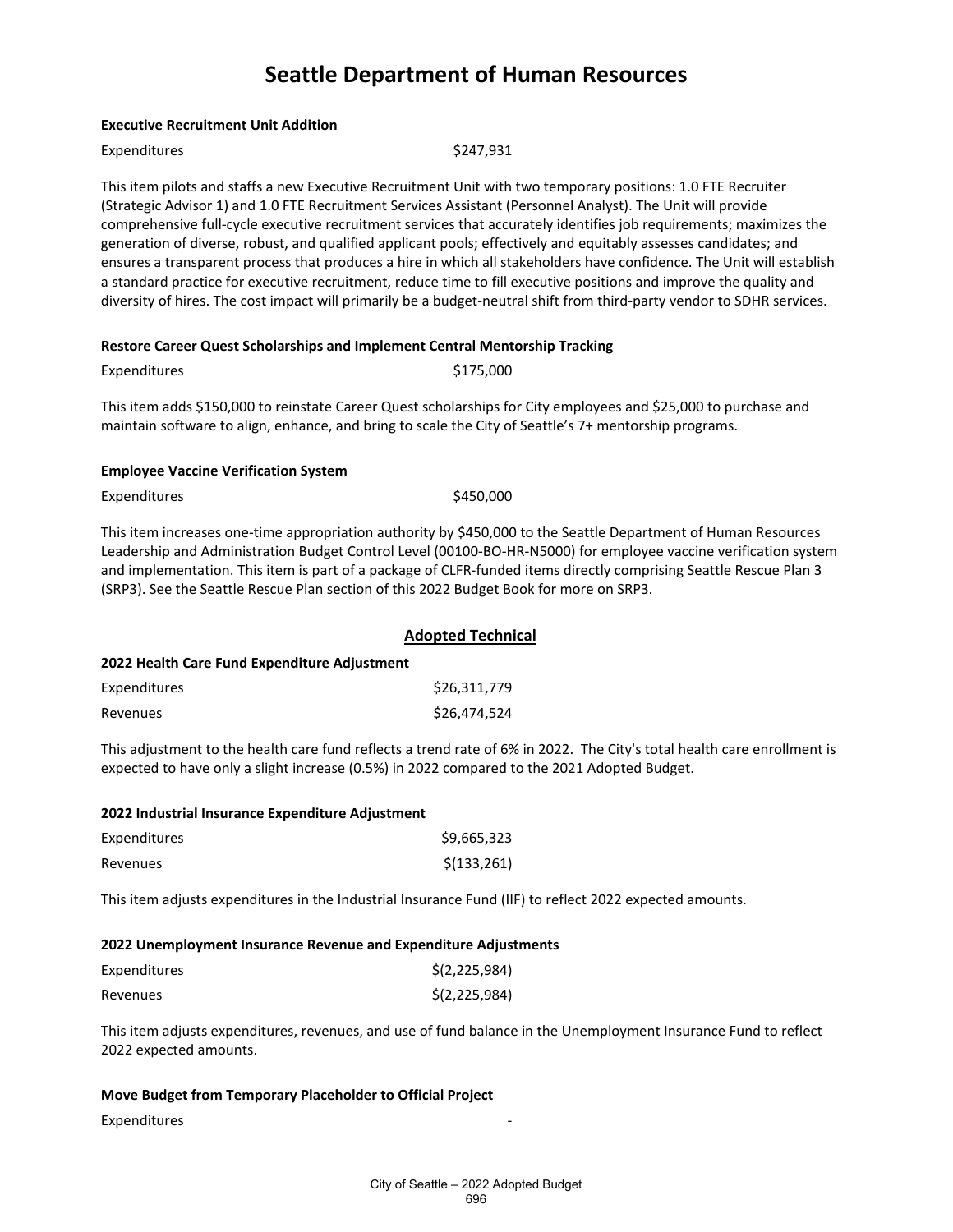The central budget system, Questica, created a temporary placeholder project, HRINVESTIGAT-1, to track resources for the new Human Resources Investigation Unit. The final approved project was set up in the City's PeopleSoft financial system using a different naming convention, HRINVESTIGATION. For a short time, both the placeholder and final project were available in Questica and some budget entries were inadvertently posted to the placeholder project. This budget-neutral item consolidates the entire budget in the Questica final project.

#### **Budget-neutral Balancing for June Submittal**

### **Expenditures**

This item distributes program-level central cost changes to the appropriate detail projects and balances indirect cost distribution from BSL N5000 Leadership & Administration to N6000 HR Services.

### **Budget-neutral Alignment**

**Expenditures** 

This item realigns budget at the program level for improved budget-to-actuals tracking and reporting.

### **Redistribute Program-level Annual Wage Increase**

Expenditures

This net-zero technical adjustment redistributes program-level central cost changes to the detail projects.

#### **Redistribute Program-level Changes**

**Expenditures** 

This item redistributes City Budget Office entries made at the budget program level to the detail project level and balances central costs to the 2021 Adopted Central Cost Manual through budget-neutral entries.

#### **Central Cost Manual and Revenue Alignment**

#### Revenues \$3,194,304

This item updates interdepartmental and outside revenues to match the Central Cost Manual allocations and estimates and reverses a duplicate revenue entry.

### **Assign Program Changes to Project**

**Expenditures** 

This net-zero technical adjustment reassigns program-level central changes to detail projects and moves an autogenerated Questica entry to the correct project.

### **September Indirect Cost Balancing**

**Expenditures** 

This net-zero technical adjustment distributes indirect project costs in accordance with the City's standard complex indirect cost allocation methodology.

### **Expenditure Overview**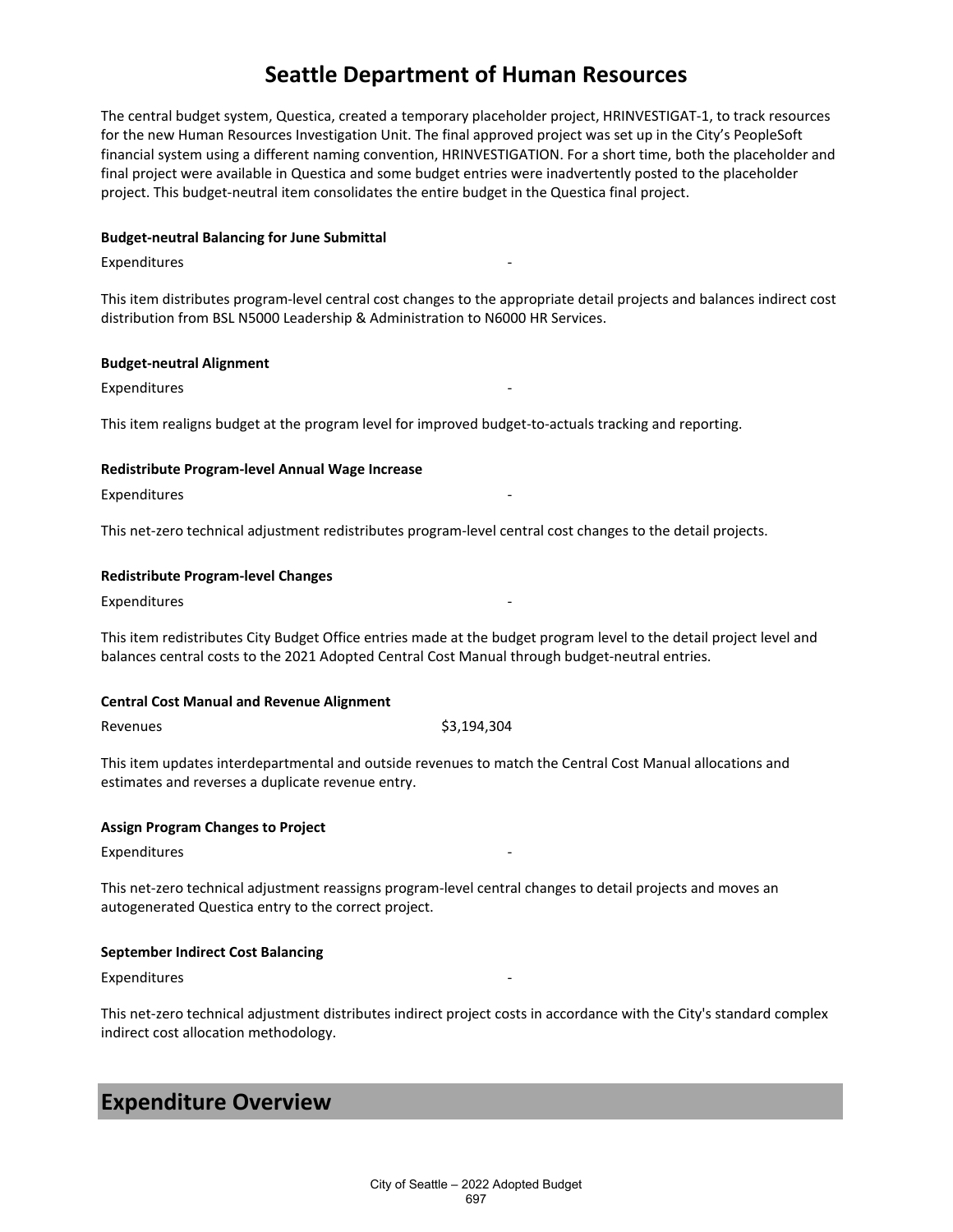|                                                     | 2020           | 2021        | 2022        |
|-----------------------------------------------------|----------------|-------------|-------------|
| <b>Appropriations</b>                               | <b>Actuals</b> | Adopted     | Adopted     |
| SDHR - BO-HR-GTL - GTL/LTD/AD&D Insurance Service   |                |             |             |
| 10113 - Group Term Life Fund                        | 6,453,489      | 6,663,381   | 6,663,381   |
| Total for BSL: BO-HR-GTL                            | 6,453,489      | 6,663,381   | 6,663,381   |
| SDHR - BO-HR-HEALTH - Health Care Services          |                |             |             |
| 10112 - Health Care Fund                            | 256,668,862    | 275,670,290 | 302,144,814 |
| 63100 - Fire Fighters Healthcare Fund               | 1,696,358      | 2,000,000   | 2,000,000   |
| <b>Total for BSL: BO-HR-HEALTH</b>                  | 258,365,220    | 277,670,290 | 304,144,814 |
| SDHR - BO-HR-INDINS - Industrial Insurance Services |                |             |             |
| 10110 - Industrial Insurance Fund                   | 23,467,010     | 23,940,991  | 33,606,314  |
| Total for BSL: BO-HR-INDINS                         | 23,467,010     | 23,940,991  | 33,606,314  |
| SDHR - BO-HR-N5000 - Leadership and Administration  |                |             |             |
| 00100 - General Fund                                | 59,133         | 738,000     |             |
| 14000 - Coronavirus Local Fiscal Recovery<br>Fund   |                |             | 450,000     |
| Total for BSL: BO-HR-N5000                          | 59,133         | 738,000     | 450,000     |
| SDHR - BO-HR-N6000 - HR Services                    |                |             |             |
| 00100 - General Fund                                | 20,788,109     | 21,872,314  | 23,434,455  |
| Total for BSL: BO-HR-N6000                          | 20,788,109     | 21,872,314  | 23,434,455  |
| SDHR - BO-HR-UNEMP - Unemployment Services          |                |             |             |
| 10111 - Unemployment Insurance Fund                 | 2,059,982      | 4,735,984   | 2,510,000   |
| <b>Total for BSL: BO-HR-UNEMP</b>                   | 2,059,982      | 4,735,984   | 2,510,000   |
| <b>Department Total</b>                             | 311,192,942    | 335,620,960 | 370,808,964 |
| Department Full-Time Equivalents Total*             | 114.50         | 111.50      | 115.00      |

*\* FTE totals are provided for informational purposes only. Changes in FTEs resulting from City Council or Human Resources Director actions outside of the budget process may not be detailed here*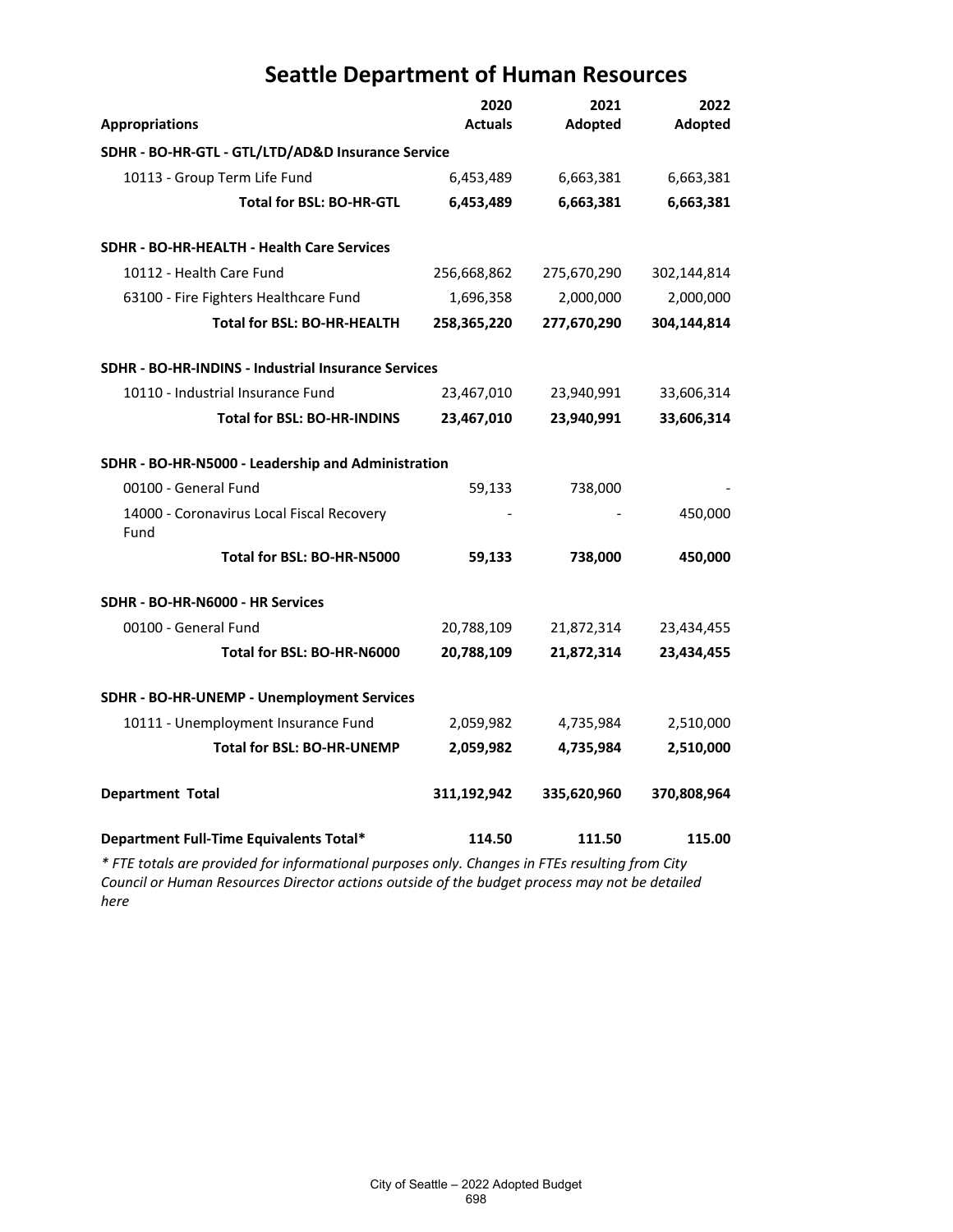# **Budget Summary by Fund Seattle Department of Human Resources**

|                                                | 2020<br><b>Actuals</b> | 2021<br>Adopted | 2022<br>Adopted |
|------------------------------------------------|------------------------|-----------------|-----------------|
| 00100 - General Fund                           | 20,847,241             | 22,610,314      | 23,434,455      |
| 10110 - Industrial Insurance Fund              | 23,467,010             | 23,940,991      | 33,606,314      |
| 10111 - Unemployment Insurance Fund            | 2,059,982              | 4,735,984       | 2,510,000       |
| 10112 - Health Care Fund                       | 256,668,862            | 275,670,290     | 302,144,814     |
| 10113 - Group Term Life Fund                   | 6,453,489              | 6,663,381       | 6,663,381       |
| 14000 - Coronavirus Local Fiscal Recovery Fund |                        |                 | 450,000         |
| 63100 - Fire Fighters Healthcare Fund          | 1,696,358              | 2,000,000       | 2,000,000       |
| <b>Budget Totals for SDHR</b>                  | 311,192,942            | 335,620,960     | 370.808.964     |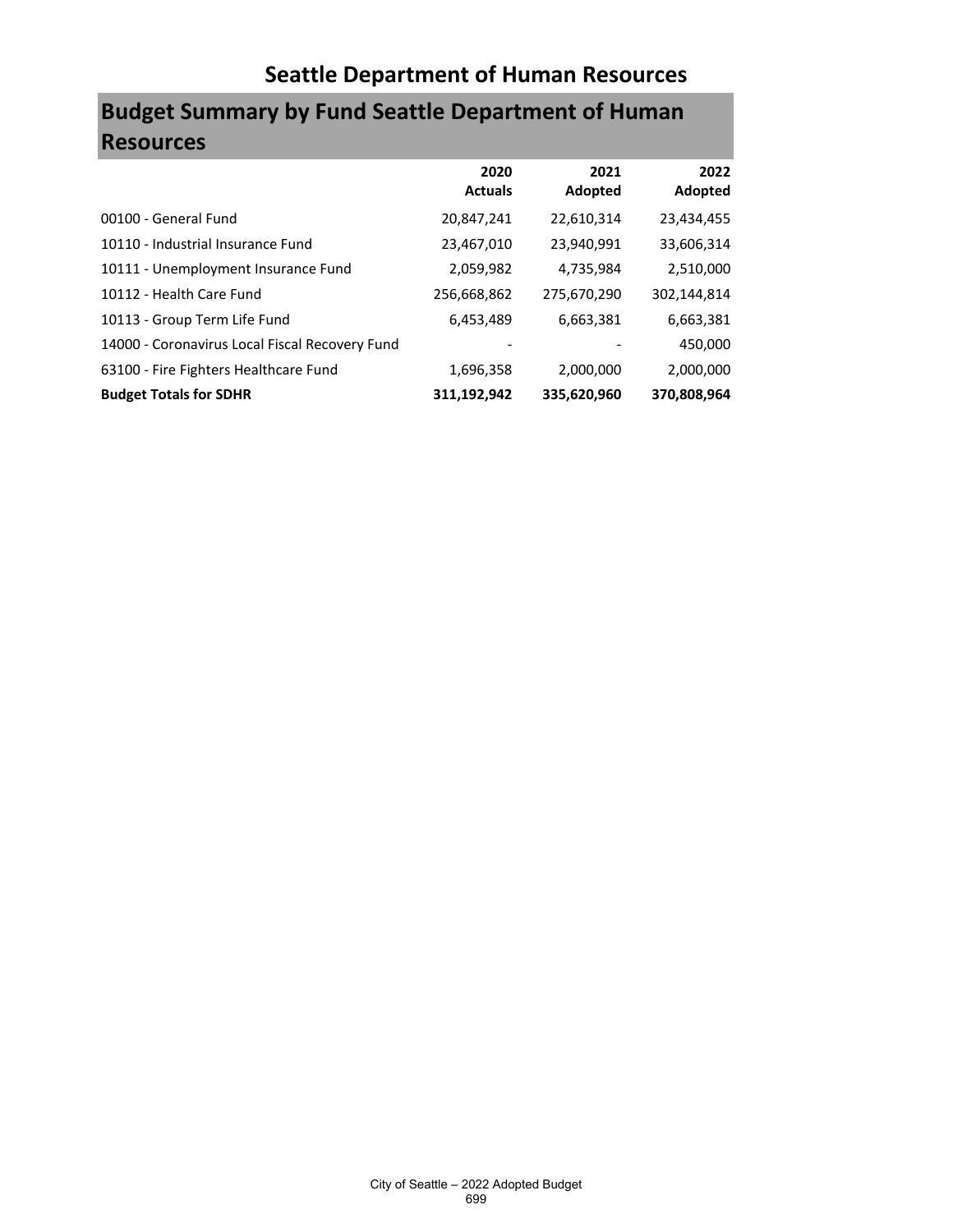# **Revenue Overview**

|                        | <b>2022 Estimated Revenues</b>                |                        |                 |                 |
|------------------------|-----------------------------------------------|------------------------|-----------------|-----------------|
| <b>Account</b><br>Code | <b>Account Name</b>                           | 2020<br><b>Actuals</b> | 2021<br>Adopted | 2022<br>Adopted |
| 331110                 | <b>Direct Fed Grants</b>                      | 118,860                |                 |                 |
| 341190                 | <b>Personnel Service Fees</b>                 | 21,708,478             | 18,979,140      | 22,876,994      |
| 360900                 | Miscellaneous Revs-Other Rev                  | 544,773                | 1,120,242       | 664,438         |
|                        | Total Revenues for: 00100 - General Fund      | 22,372,112             | 20,099,382      | 23,541,432      |
| 360710                 | Wc Contrib-Medical Claims                     | 11,380,546             | 14,475,866      | 22,295,158      |
| 360720                 | Wc Contrib-Pension Payouts                    |                        | 500,000         | 1,400,000       |
| 360730                 | Wc Contrib-Pooled Adm Costs                   | 8,831,863              | 8,831,864       | 12,421,156      |
| <b>Insurance Fund</b>  | Total Revenues for: 10110 - Industrial        | 20,212,409             | 23,807,730      | 36,116,314      |
| 400000                 | Use of/Contribution to Fund<br><b>Balance</b> |                        | 133,261         | (2,510,000)     |
| <b>Insurance Fund</b>  | Total Resources for:10110 - Industrial        | 20,212,409             | 23,940,991      | 33,606,314      |
| 360740                 | Unemployment Comp Contri                      | 2,616,662              | 4,705,984       | 1,977,419       |
| <b>Insurance Fund</b>  | Total Revenues for: 10111 - Unemployment      | 2,616,662              | 4,705,984       | 1,977,419       |
| 400000                 | Use of/Contribution to Fund<br><b>Balance</b> |                        | 30,000          | 532,581         |
| <b>Insurance Fund</b>  | Total Resources for:10111 - Unemployment      | 2,616,662              | 4,735,984       | 2,510,000       |
| 360020                 | Inv Earn-Residual Cash                        | 1,974,733              | 1,680,000       | 2,097,748       |
| 360370                 | <b>Insurance Prems &amp; Recoveries</b>       | 5,363,769              | 4,293,300       | 5,697,902       |
| 360520                 | Health Care Ins Contrib-Employ                | 35,840,935             | 39,455,652      | 36,381,995      |
| 360530                 | Dental Premiums-Employee                      | 1,977,071              |                 | 1,996,341       |
| 360770                 | <b>Health Care Premiums-Employ</b>            | 221,357,971            | 229,467,457     | 254,261,180     |
| 360900                 | Miscellaneous Revs-Other Rev                  | 1,201,246              | 773,881         | 1,277,459       |
|                        | Total Revenues for: 10112 - Health Care Fund  | 267,715,724            | 275,670,290     | 301,712,624     |
| 400000                 | Use of/Contribution to Fund<br><b>Balance</b> |                        |                 | 432,190         |
|                        | Total Resources for:10112 - Health Care Fund  | 267,715,724            | 275,670,290     | 302,144,814     |
| 360020                 | Inv Earn-Residual Cash                        |                        | 17,597          | 17,597          |
| 360470                 | Emplyee Grp Trm Life Contribut                | 3,585,519              | 3,572,427       | 3,572,427       |
| 360480                 | Grp Trm Life Insur Employr                    | 515,984                | 550,105         | 550,105         |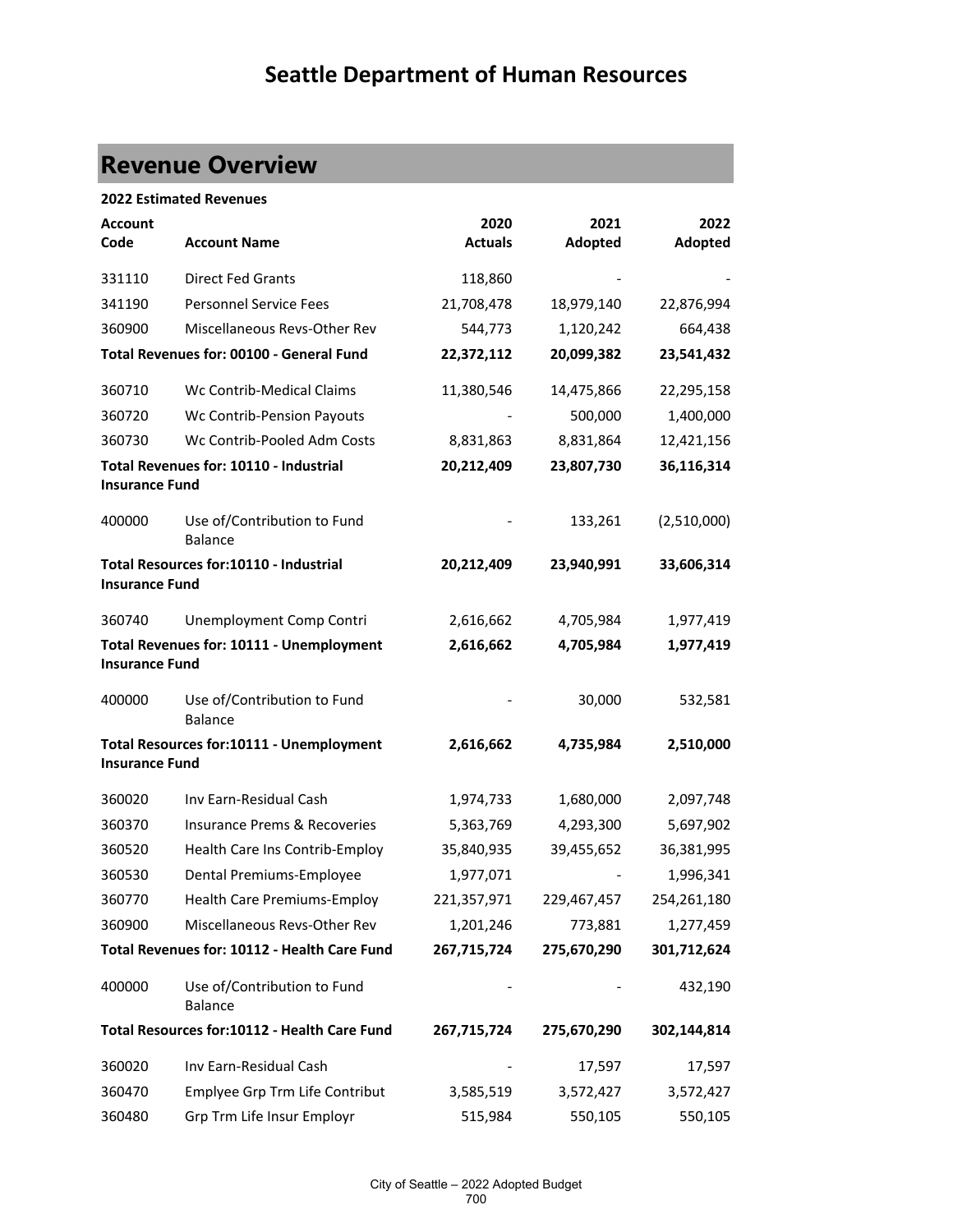| 360500                      | L/T Disabil Insur Employee Con              | 2,162,904   | 2,269,004   | 2,269,004   |
|-----------------------------|---------------------------------------------|-------------|-------------|-------------|
| 360510                      | L/T Disabil Insur Employer Con              | 216,834     | 254,248     | 254,248     |
| Fund                        | Total Revenues for: 10113 - Group Term Life | 6,481,241   | 6,663,381   | 6,663,381   |
| 360710                      | Wc Contrib-Medical Claims                   | 1,797       |             |             |
| Fund                        | Total Revenues for: 13000 - Transportation  | 1,797       |             |             |
| 360520                      | Health Care Ins Contrib-Employ              | 1,708,271   | 2,000,000   | 2,000,000   |
| <b>Healthcare Fund</b>      | Total Revenues for: 63100 - Fire Fighters   | 1,708,271   | 2,000,000   | 2,000,000   |
| <b>Total SDHR Resources</b> |                                             | 321,108,216 | 333,110,027 | 370,465,941 |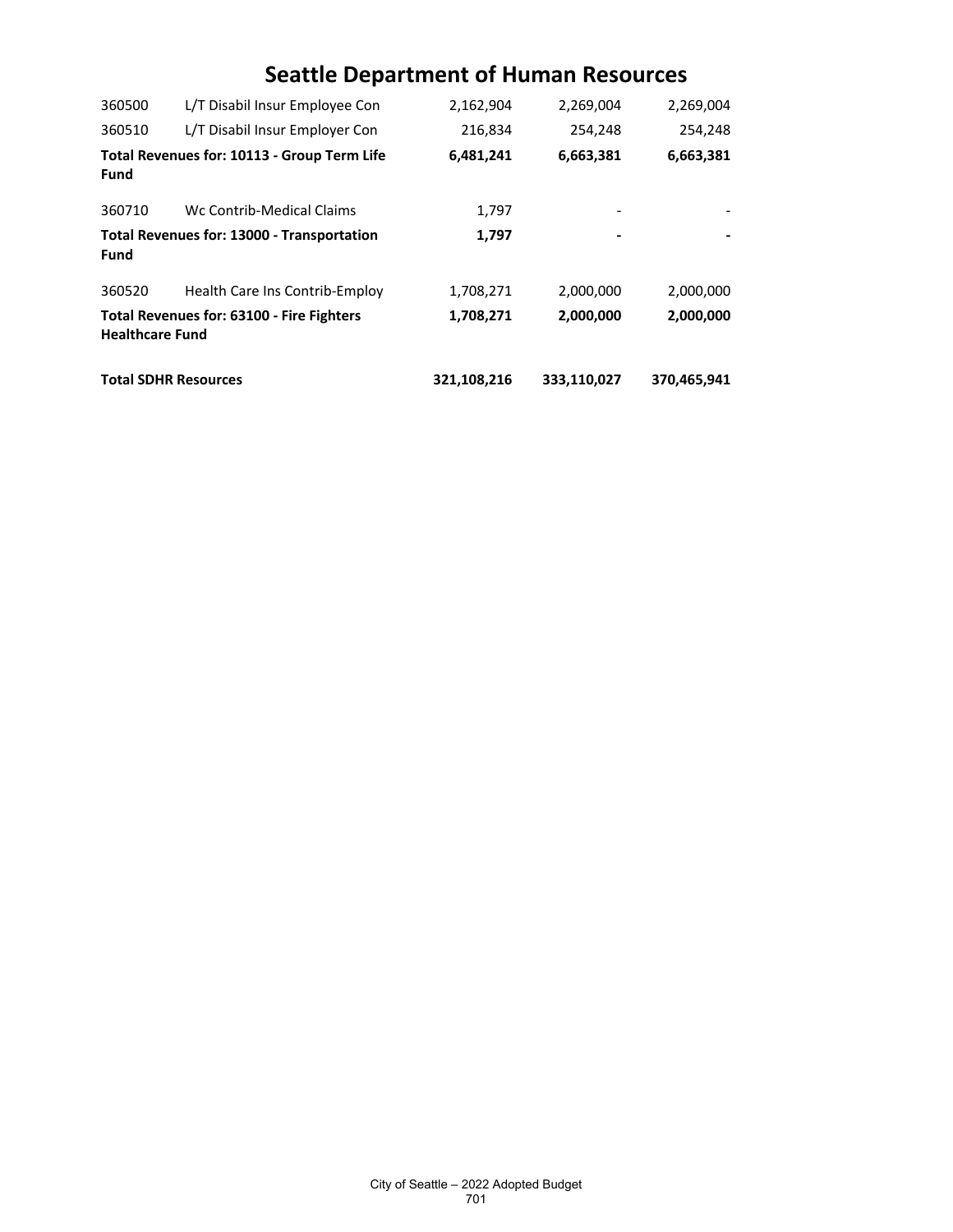## **Appropriations by Budget Summary Level and Program**

### **SDHR - BO-HR-GTL - GTL/LTD/AD&D Insurance Service**

The purpose of the Group Term Life Budget Summary Level is to provide appropriation authority for the City's group term life insurance, long-term disability insurance, and accidental death and dismemberment insurance.

| <b>Program Expenditures</b> | 2020<br><b>Actuals</b> | 2021<br>Adopted | 2022<br>Adopted |
|-----------------------------|------------------------|-----------------|-----------------|
| GTL/LTD/AD&D Insurance      | 6.453.489              | 6,663,381       | 6,663,381       |
| Total                       | 6,453,489              | 6,663,381       | 6,663,381       |

*\*FTE totals are provided for informational purposes only. Changes in FTEs resulting from City Council or Human Resources Director actions outside of the budget process may not be detailed here*

### **SDHR - BO-HR-HEALTH - Health Care Services**

The purpose of the Health Care Budget Summary Level is to provide for the City's medical, dental, and vision insurance programs; the Flexible Spending Account; the Employee Assistance Program; and COBRA continuation coverage costs.

| <b>Program Expenditures</b> | 2020<br><b>Actuals</b> | 2021<br>Adopted | 2022<br>Adopted |
|-----------------------------|------------------------|-----------------|-----------------|
| <b>Health Care Services</b> | 258.365.220            | 277.670.290     | 304.144.814     |
| Total                       | 258,365,220            | 277,670,290     | 304,144,814     |

*\*FTE totals are provided for informational purposes only. Changes in FTEs resulting from City Council or Human Resources Director actions outside of the budget process may not be detailed here*

### **SDHR - BO-HR-INDINS - Industrial Insurance Services**

The purpose of the Industrial Insurance Budget Summary Level is to provide for medical, wage replacement, pension, and disability claims related to occupational injuries and illnesses, occupational medical monitoring, workplace safety programs, and related expenses.

| <b>Program Expenditures</b>   | 2020<br><b>Actuals</b> | 2021<br>Adopted | 2022<br>Adopted |
|-------------------------------|------------------------|-----------------|-----------------|
| Industrial Insurance Services | 23.467.010             | 23.940.991      | 33.606.314      |
| Total                         | 23,467,010             | 23,940,991      | 33,606,314      |

*\*FTE totals are provided for informational purposes only. Changes in FTEs resulting from City Council or Human Resources Director actions outside of the budget process may not be detailed here*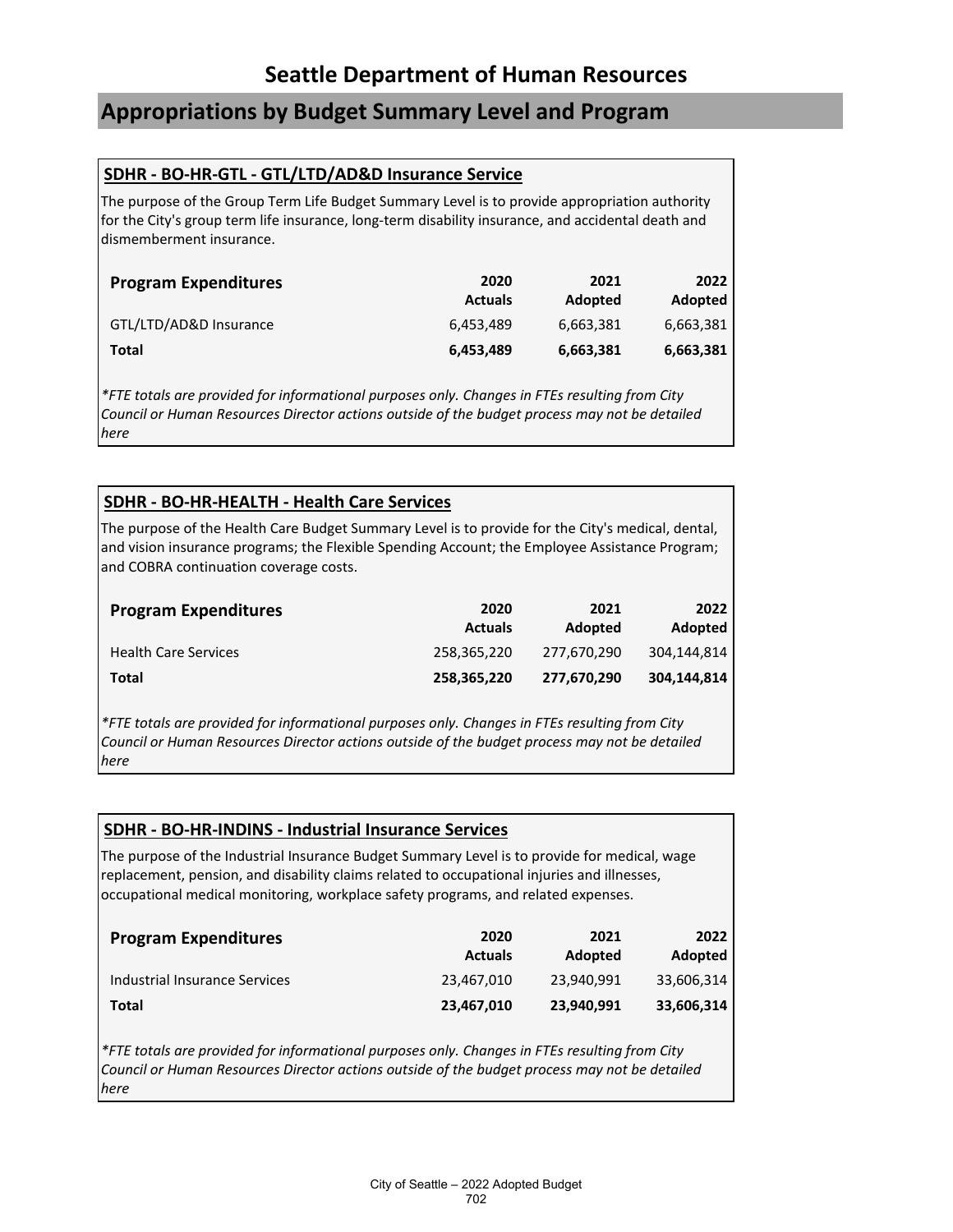### **SDHR - BO-HR-N5000 - Leadership and Administration**

The purpose of the Leadership and Administration Budget Summary Level is to establish Citywide personnel rules and policies; provide consultative assistance to employees, departments, and policymakers; and lead Citywide programs and initiatives with the underlying objective of workforce equity. This Budget Summary Level also provides services that support City and SDHR department management, including financial and accounting services.

| <b>Program Expenditures</b>        | 2020<br><b>Actuals</b> | 2021<br>Adopted | 2022<br>Adopted |
|------------------------------------|------------------------|-----------------|-----------------|
| Citywide Indirect Costs            | 2,656,248              | 2,794,864       | 3,023,885       |
| <b>Departmental Indirect Costs</b> | 3,698,723              | 4,006,738       | 3,560,376       |
| <b>Divisional Indirect Costs</b>   | 4,666,922              | 4,900,729       | 4,837,130       |
| Indirect Cost Recovery             | (10, 875, 290)         | (13,094,886)    | (13, 278, 185)  |
| Pooled Benefits                    | (87, 471)              | 2,130,555       | 2,306,795       |
| <b>Total</b>                       | 59,133                 | 738,000         | 450,000         |
| Full-time Equivalents Total*       | 35.00                  | 32.00           | 33.00           |

*\*FTE totals are provided for informational purposes only. Changes in FTEs resulting from City Council or Human Resources Director actions outside of the budget process may not be detailed here*

*The following information summarizes the programs in Leadership and Administration Budget Summary Level:*

### **Citywide Indirect Costs**

| Expenditures/FTE        | 2020           | 2021      | 2022      |
|-------------------------|----------------|-----------|-----------|
|                         | <b>Actuals</b> | Adopted   | Adopted   |
| Citywide Indirect Costs | 2,656,248      | 2.794.864 | 3,023,885 |

### **Departmental Indirect Costs**

|                                    | 2020           | 2021      | 2022      |
|------------------------------------|----------------|-----------|-----------|
| Expenditures/FTE                   | <b>Actuals</b> | Adopted   | Adopted   |
| Departmental Indirect Costs        | 3,698,723      | 4,006,738 | 3,560,376 |
| <b>Full Time Equivalents Total</b> | 17.00          | 16.00     | 17.00     |

### **Divisional Indirect Costs**

|                         | 2020           | 2021           | 2022    |
|-------------------------|----------------|----------------|---------|
| <b>Expenditures/FTE</b> | <b>Actuals</b> | <b>Adopted</b> | Adopted |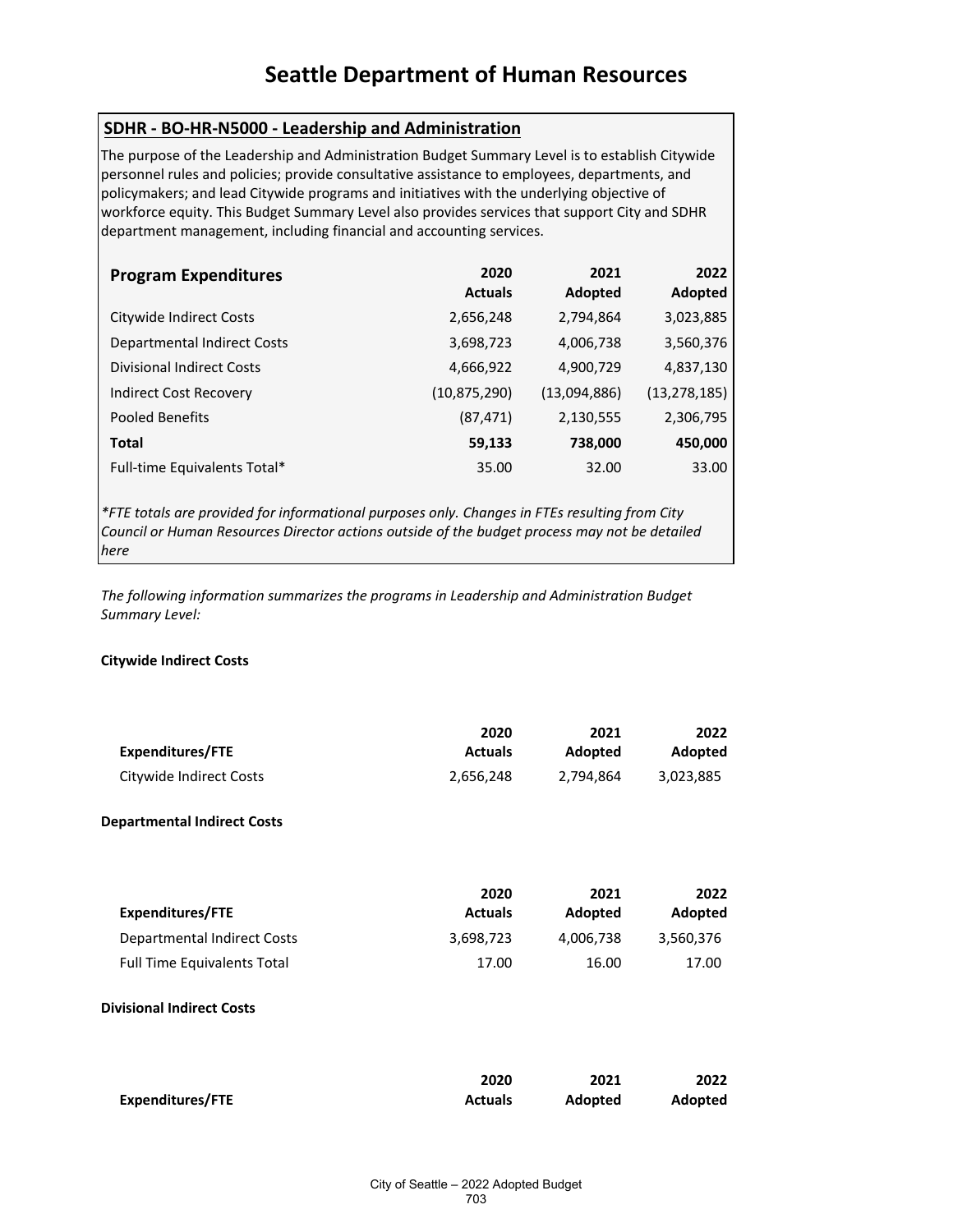|                                                                                                                              | <b>Seattle Department of Human Resources</b> |                      |                      |
|------------------------------------------------------------------------------------------------------------------------------|----------------------------------------------|----------------------|----------------------|
| <b>Divisional Indirect Costs</b>                                                                                             | 4,666,922                                    | 4,900,729            | 4,837,130            |
| <b>Full Time Equivalents Total</b>                                                                                           | 18.00                                        | 16.00                | 16.00                |
| <b>Indirect Cost Recovery</b>                                                                                                |                                              |                      |                      |
| <b>Expenditures/FTE</b>                                                                                                      | 2020<br><b>Actuals</b>                       | 2021<br>Adopted      | 2022<br>Adopted      |
| <b>Indirect Cost Recovery</b>                                                                                                | (10, 875, 290)                               | (13,094,886)         | (13, 278, 185)       |
| <b>Pooled Benefits</b>                                                                                                       |                                              |                      |                      |
| <b>Expenditures/FTE</b>                                                                                                      | 2020<br><b>Actuals</b>                       | 2021                 | 2022                 |
| Pooled Benefits                                                                                                              | (87, 471)                                    | Adopted<br>2,130,555 | Adopted<br>2,306,795 |
| SDHR - BO-HR-N6000 - HR Services<br>The purpose of the HR Services Budget Summary Level is to provide Citywide strategic and |                                              |                      |                      |
| , as secondo a construction of the composition conditioner a control director of the ACI.                                    |                                              |                      |                      |

technical human resources support while incorporating workforce equity strategies. This BSL administers employee benefits including health care and workers' compensation, the voluntary deferred compensation plan, and absence management; provides recruitment and staffing services; delivers employee training and development services; and negotiates and implements collective bargaining agreements. Other functions include safety, compensation/classification, supported employment programs, and Citywide human resources information management services.

| <b>Program Expenditures</b>     | 2020<br><b>Actuals</b> | 2021<br>Adopted | 2022<br>Adopted |
|---------------------------------|------------------------|-----------------|-----------------|
| HR Investigations               | 1,121,028              | 1,343,833       | 1,327,716       |
| <b>HR Service Delivery</b>      | 1,530,573              | 1,767,510       | 1,762,392       |
| <b>HR Shared/Admin Services</b> | 8,498,903              | 8,310,447       | 8,546,713       |
| HR Work Force Equity            | 3,010,282              | 3,311,497       | 3,562,994       |
| <b>Labor Relations</b>          | 2,455,202              | 2,481,521       | 2,638,803       |
| <b>Recruit Retent</b>           | 2,187,533              | 2,335,130       | 2,789,095       |
| Training/Org Effectiveness      | 1,984,588              | 2,322,377       | 2,806,742       |
| <b>Total</b>                    | 20,788,109             | 21,872,314      | 23,434,455      |
| Full-time Equivalents Total*    | 79.50                  | 79.50           | 82.00           |

*\*FTE totals are provided for informational purposes only. Changes in FTEs resulting from City Council or Human Resources Director actions outside of the budget process may not be detailed here*

*The following information summarizes the programs in HR Services Budget Summary Level:*

### **HR Investigations**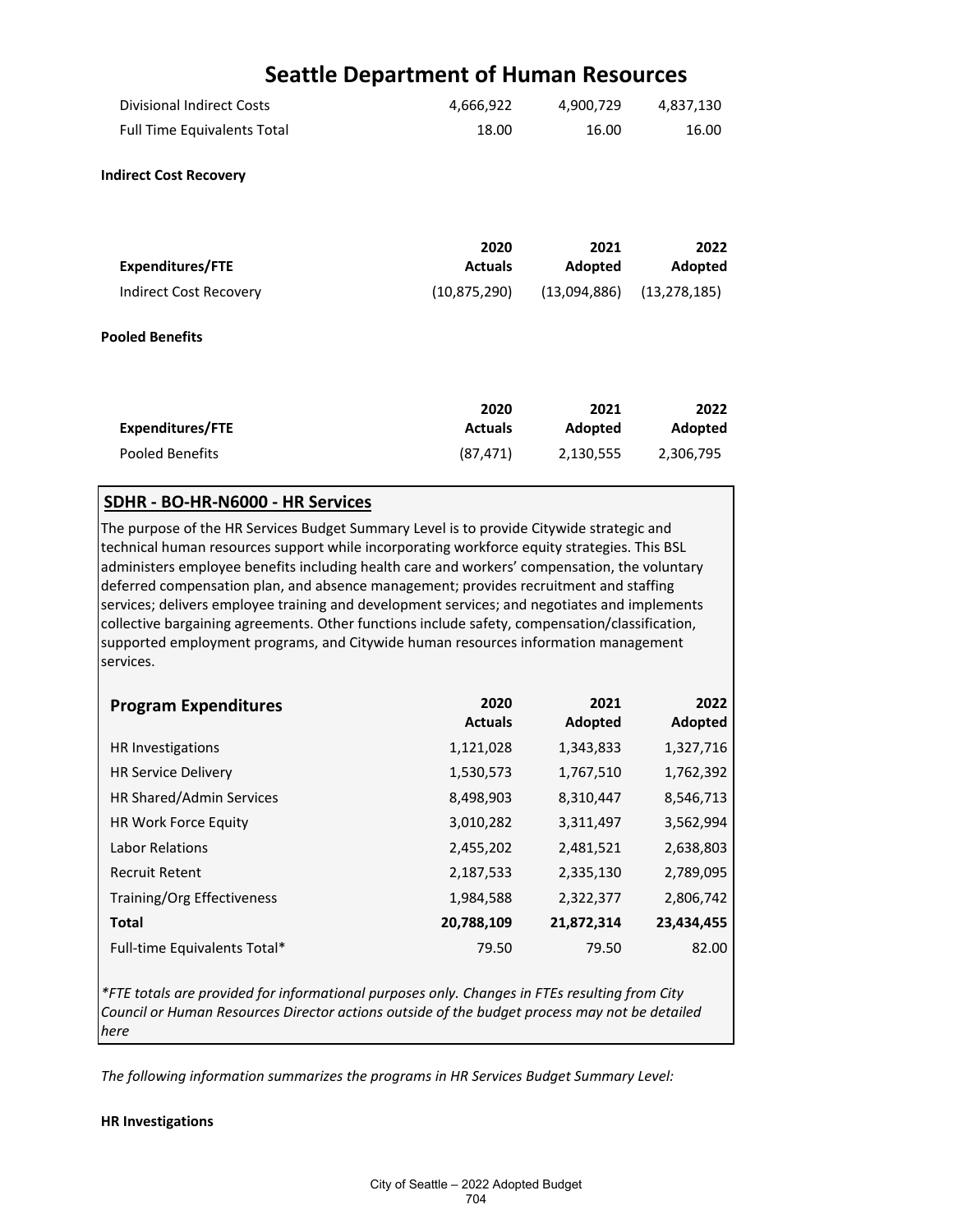| <b>Expenditures/FTE</b>                           | 2020<br><b>Actuals</b> | 2021                 | 2022                 |
|---------------------------------------------------|------------------------|----------------------|----------------------|
| HR Investigations                                 | 1,121,028              | Adopted<br>1,343,833 | Adopted<br>1,327,716 |
| <b>Full Time Equivalents Total</b>                | 4.00                   | 4.00                 | 4.00                 |
|                                                   |                        |                      |                      |
| <b>HR Service Delivery</b>                        |                        |                      |                      |
|                                                   |                        |                      |                      |
|                                                   | 2020                   | 2021                 | 2022                 |
| <b>Expenditures/FTE</b>                           | <b>Actuals</b>         | Adopted              | Adopted              |
| <b>HR Service Delivery</b>                        | 1,530,573              | 1,767,510            | 1,762,392            |
| <b>Full Time Equivalents Total</b>                | 6.00                   | 7.00                 | 7.00                 |
| <b>HR Shared/Admin Services</b>                   |                        |                      |                      |
|                                                   |                        |                      |                      |
|                                                   | 2020                   | 2021                 | 2022                 |
| <b>Expenditures/FTE</b>                           | <b>Actuals</b>         | Adopted              | Adopted              |
| HR Shared/Admin Services                          | 8,498,903              | 8,310,447            | 8,546,713            |
| <b>Full Time Equivalents Total</b>                | 39.50                  | 39.50                | 40.50                |
| <b>HR Work Force Equity</b>                       |                        |                      |                      |
|                                                   |                        |                      |                      |
| <b>Expenditures/FTE</b>                           | 2020<br><b>Actuals</b> | 2021<br>Adopted      | 2022<br>Adopted      |
| HR Work Force Equity                              | 3,010,282              | 3,311,497            | 3,562,994            |
| <b>Full Time Equivalents Total</b>                | 11.00                  | 11.00                | 11.50                |
|                                                   |                        |                      |                      |
| <b>Labor Relations</b>                            |                        |                      |                      |
|                                                   |                        |                      |                      |
|                                                   | 2020                   | 2021                 | 2022                 |
| <b>Expenditures/FTE</b><br><b>Labor Relations</b> | <b>Actuals</b>         | Adopted              | Adopted              |
|                                                   | 2,455,202              | 2,481,521            | 2,638,803            |
| <b>Full Time Equivalents Total</b>                | 5.00                   | 5.00                 | 5.00                 |
| <b>Recruit Retent</b>                             |                        |                      |                      |

|                  | 2020           | 2021           | 2022    |
|------------------|----------------|----------------|---------|
| Expenditures/FTE | <b>Actuals</b> | <b>Adopted</b> | Adopted |